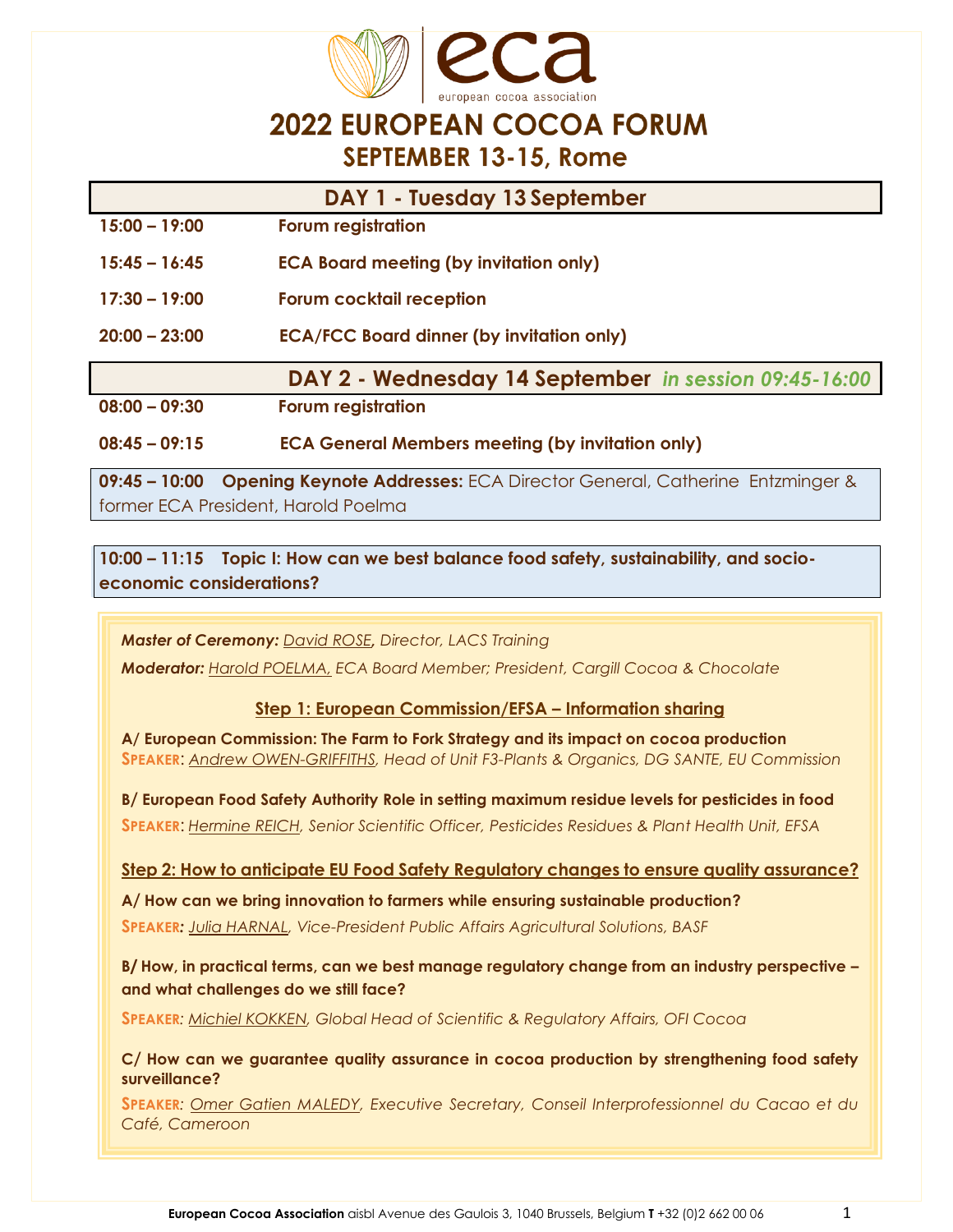

#### **11:15 – 11:45 Cocoa Break**

#### **11:45 – 13:00 Topic II: Supply & Demand Functionality – Long-term policy options**

*Master of Ceremony: David ROSE, Director, LACS Training Moderator: Paul DAVIS, ECA President; Head Cocoa, Sucden Group* **A/ In markets free from intervention, can we realistically achieve price stability for cocoa? Speaker**: *Pamela THORNTON, Commodity Trader/Consultancy, Nightingale investment management* **B/ What are the drivers of global supply & demand and how best can origin and consumers manage their impact on market value? Speaker**: *Steve WATERIDGE, Head of Research, Tropical Research Services* **C/ Is the futures market relevant to today's world? Speaker**: *Jonathan PARKMAN, Joint Head of Agriculture, Marex Financial* **D/ What is the FAO's perspective on lessons to be drawn from other commodities' markets; and which options should be followed to improve the efficiency of the cocoa market? Speaker**: *Boubaker BEN-BELHASSEN, Director of Markets and Trade Division, UN Food & Agriculture Organisation*

**13:00 – 14:30 Lunch (open to all delegates and partners)**

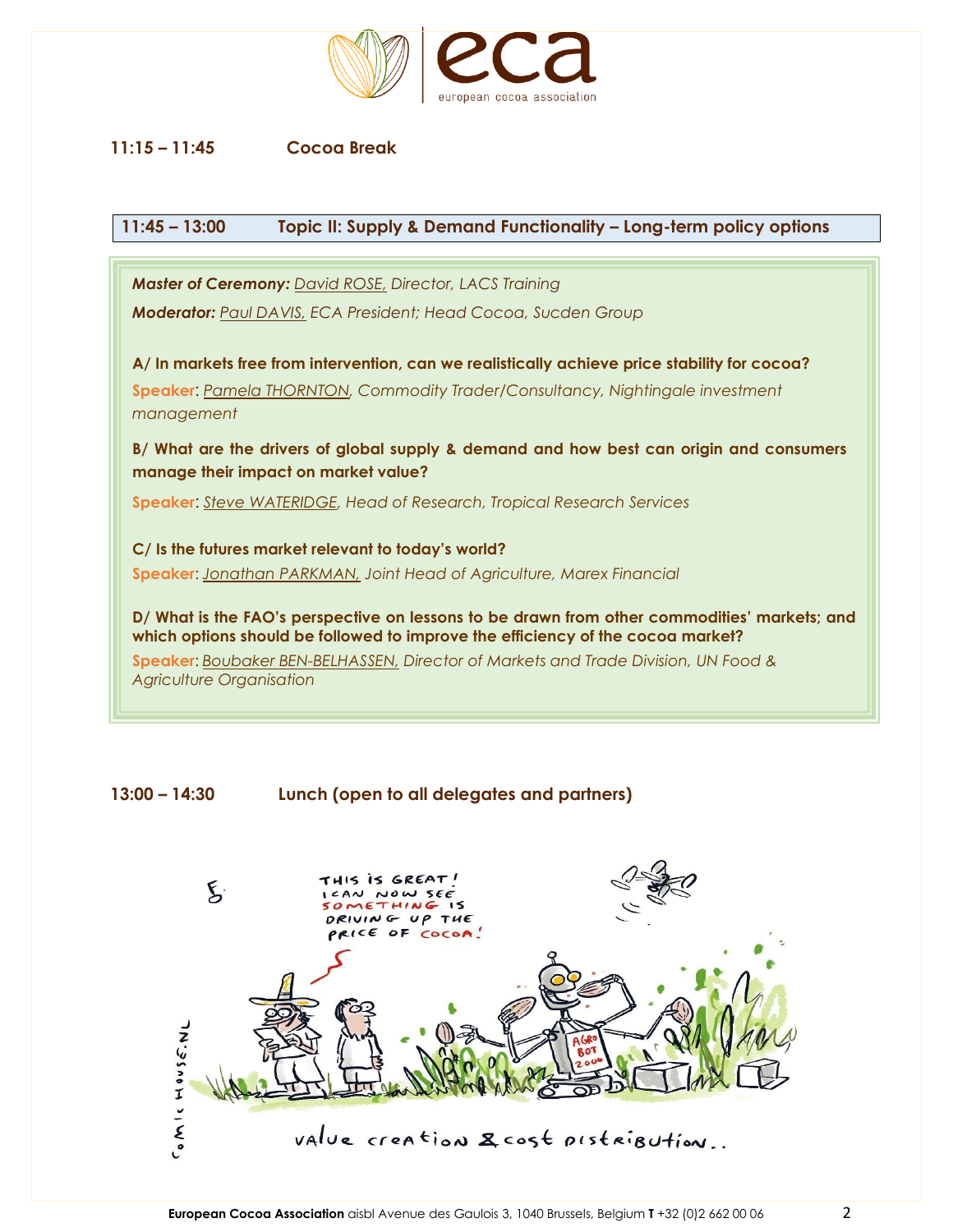

#### **14:30 – 16:00 Topic III: Innovation Trends in the Cocoa Sector**

*Master of Ceremony: David ROSE, Director, LACS Training*

*Moderator: Patrick POIRRIER, ECA Vice-President; Vice-President Cocoa, Cémoi*

#### **Step 1: Innovative trends in planting and production models**

**A/ Regenerating and Sustaining Cocoa Production: Balancing Productivity and Environmental Goals**

**Speaker**: *Ken GILLER, Professor, Plant Production Systems, Wageningen University & Research*

**B/ How is Brazil moving towards a new model of cocoa farming focused on the adoption of sustainable practices and intensive use of technology?**

**Speaker**: *Cristiano VILLELA DIAS, CEO, BioInnovatech/Scientific Director, Cocoa Innovation Center-Brazil*

**C/ Innovative Soil fertility and water management systems** 

**Speaker**: *Ruben SAKRABANI, Associate Professor in Soil Chemistry, Cranfield University – UK*

#### **Step 2: Innovative applications for cocoa and chocolate products and how to make the most of the health benefits of cocoa**

**A/ Data presentation on new consumer trends for innovative cocoa-based products Speaker**: *Giedre GRIGONE, Team Lead, Euromonitor International*

**B/ The future of indulgence - How changing attitudes to life affect the way consumers indulge ? Speaker**: *Bas SMIT, Global Vice-President Marketing, Barry-Callebaut*

**C/ Findings of the cocoa flavanols and supplements research program (COSMOS) as an innovative way to highlight cocoa health benefits**

**Speaker**: *Hagen SCHROETER, Chief Science Officer, Mars Edge*

#### **Social programme for all attendees & Casual Dinner**

- **17:45 Departure for the exclusive visit to the Vatican Museums**
- **21:00 Casual Dinner at 'La Carovana' restaurant**
- **23:00 Return to the hotel by private bus**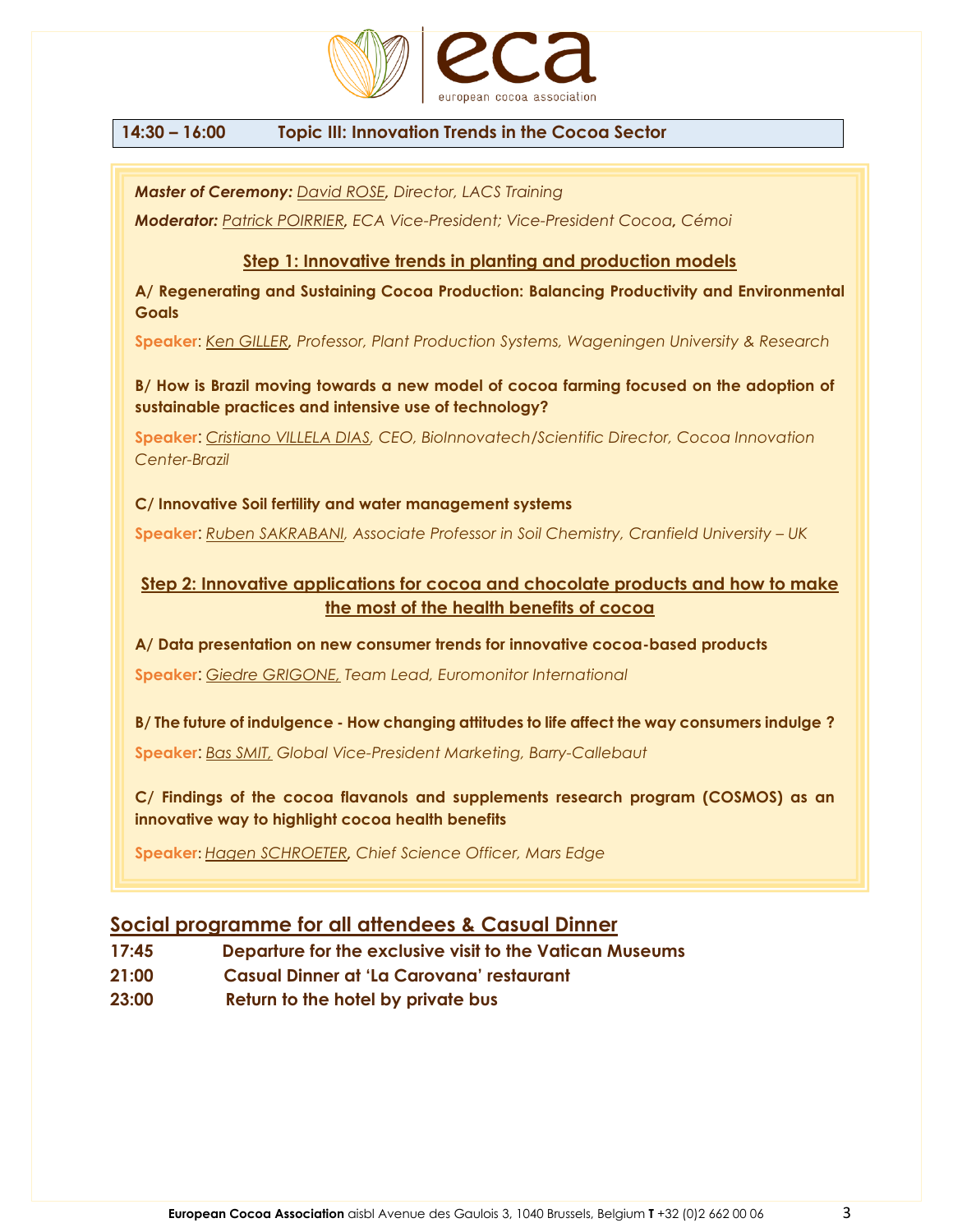

# **2022 EUROPEAN COCOA FORUM**

**DAY 3 - Thursday 15 September** *in session 09:00-12:30*

- **08:00 – 09:00 Forum registration**
- **09:00 – 09:10 Opening remarks**

**09:10 – 10:30 Topic IV: Deforestation-free Regulation as a driving force for government-mandated traceability**

*Master of Ceremony: David ROSE, Director, LACS Training*

*Moderator: Gerry MANLEY, ECA Board Member; Chief Executive Officer, OFI Cocoa*

*Keynote speaker: Selassie ATADIKA, Chef, MIDUNU*

**A/ Presentation of the objectives and expected outcomes of the EU Regulation on Deforestationfree products**

**Speaker**: *Astrid SCHOMAKER, Director, Green Diplomacy, Multilateralism, DG ENV, EU Commission*

**B/ Forest regeneration and land use optimisation: Positive examples of land-use practices to improve yields, adapt to climate change and achieve carbon sequestration** 

**Speaker**: *Alina GAINUSA-BOGDAN, Head Research Scientist, Climate42*

**Speaker**: *Felipe CARAZO, Head of Public Sector Engagement, Tropical Forest Alliance*

**C/ Delivering evidence for zero-deforestation cocoa: approaches and tools to enhance deforestation monitoring systems and traceability**

**Speaker**: *Alan BELWARD, Acting Director, Joint Research Centre, European Commission*

**Speaker***: Adeline DONTENVILLE, Sustainable Cocoa Programme manager*, European Forest **Institute** 

**10:30 – 11:00 Cocoa break**